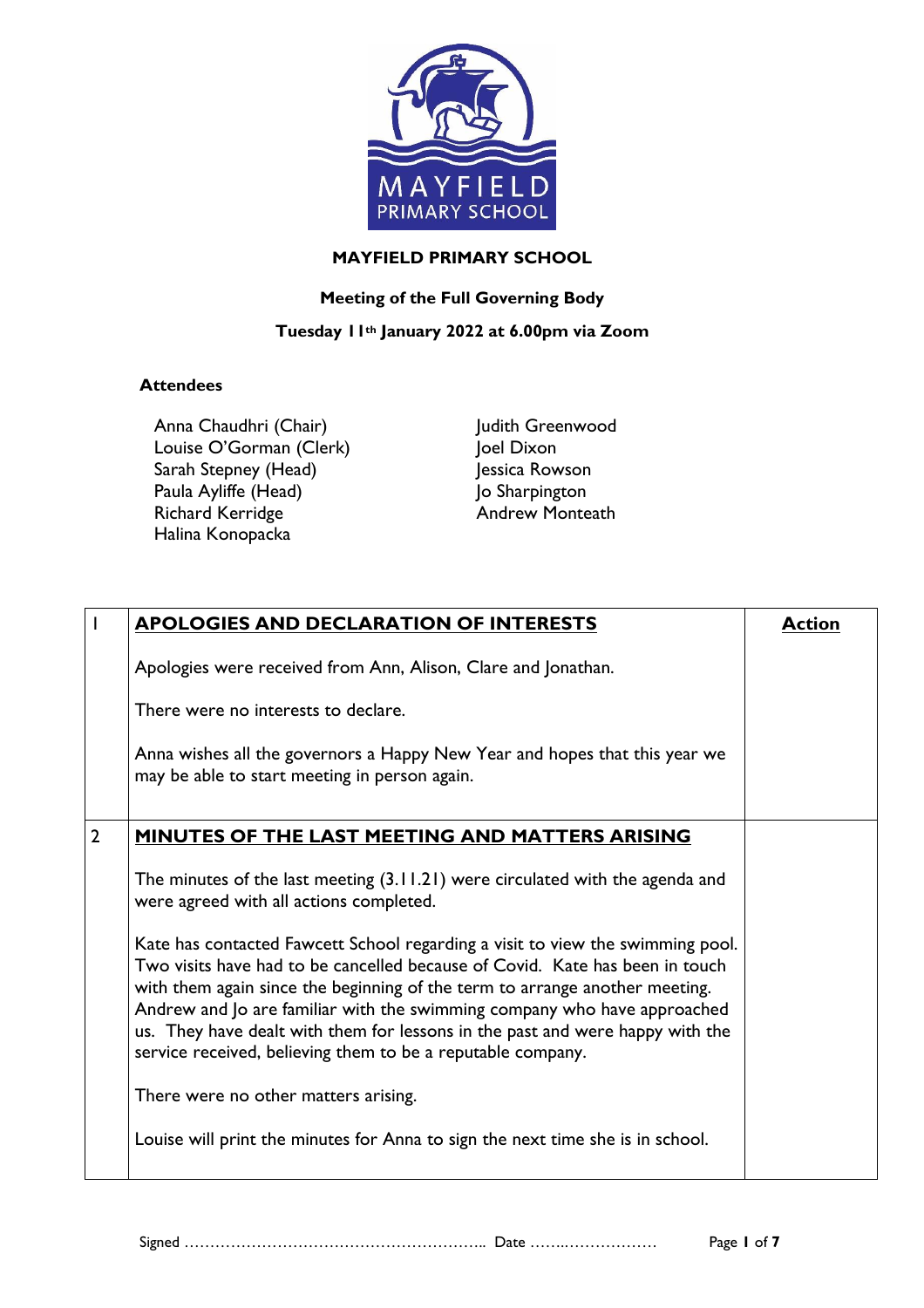|                | Anna thanked Louise for the quick turn around of the minutes.                                                                                                                                                                                                                                                                                                                                                                                                                                                                                          |              |
|----------------|--------------------------------------------------------------------------------------------------------------------------------------------------------------------------------------------------------------------------------------------------------------------------------------------------------------------------------------------------------------------------------------------------------------------------------------------------------------------------------------------------------------------------------------------------------|--------------|
| $\overline{3}$ | <b>GOVERNOR ISSUES</b>                                                                                                                                                                                                                                                                                                                                                                                                                                                                                                                                 |              |
|                | <b>Governor Resignation</b><br>Anna announced to the governors that Jonathan Wilkins has had to resign from<br>his role as a parent governor due to time constraints with work and family.<br>Anna has suggested meeting with Louise to discuss the matter of recruiting<br>governors going forward. It is a time-consuming task to recruit and complete<br>all the necessary paperwork. Governors mentioned that the necessary<br>restrictions at school have not been an inviting time for parents, and it is<br>difficult to commit to such a role. | Anna, Louise |
|                | <b>Vice Chair</b><br>The GB still has no Vice Chair. Anna asked any of the governors to come<br>forward if they were interested in the role.                                                                                                                                                                                                                                                                                                                                                                                                           |              |
|                | <b>LA Governor</b><br>Judith's term as a LA Governor is coming to an end in March. The term is for<br>4 years, and Judith has been in the role for two terms of office. Once her term<br>comes to an end, Judith would like to stand down but continue on the GB as a<br>Co-opted Governor. Anna, currently a Co-opted Governor, proposed that<br>she takes the role of a LA Governor.                                                                                                                                                                 | Louise       |
|                | The governors were happy for this to go ahead and Louise will complete the<br>paperwork for this.                                                                                                                                                                                                                                                                                                                                                                                                                                                      |              |
| $\overline{4}$ | <b>SAFEGUARDING UPDATE</b>                                                                                                                                                                                                                                                                                                                                                                                                                                                                                                                             |              |
|                | The Heads reported to the GB that Ann is currently undergoing safeguarding<br>training as the third Designated Safeguarding Lead in school. The decision was<br>made to train Ann in the role instead of the new SENDCO Ciara, as Ann is in 5<br>days a week and Ciara only 3 days. In preparation, Ann has been present at<br>safeguarding team meetings and has been trained in using the My Concern<br>system now used in school for secure safeguarding records.                                                                                   |              |
|                | All governors have now completed the Safeguarding update for the year ahead,<br>and have logged into My Concern to view any new policies; thank you. Thanks<br>also to Kate for reminding us all and effecting the transition smoothly.                                                                                                                                                                                                                                                                                                                |              |
| 5              | <b>UPDATE FROM THE HEADS</b>                                                                                                                                                                                                                                                                                                                                                                                                                                                                                                                           |              |
|                | <b>Covid Update</b><br>The Heads attended a 'Corona cast' meeting involving a large group of teachers<br>throughout the country. The Head at Milton Road PS introduced Paula and<br>Sarah to the meeting. The meeting provides updates on any changes in<br>restrictions; there were few changes to report at this point.                                                                                                                                                                                                                              |              |
|                | Last week the number of cases in school was minimal. However over the<br>weekend the number of cases has risen and one Reception class has been ring-<br>fenced due to the high numbers. Parents of children in a ring-fenced class are                                                                                                                                                                                                                                                                                                                |              |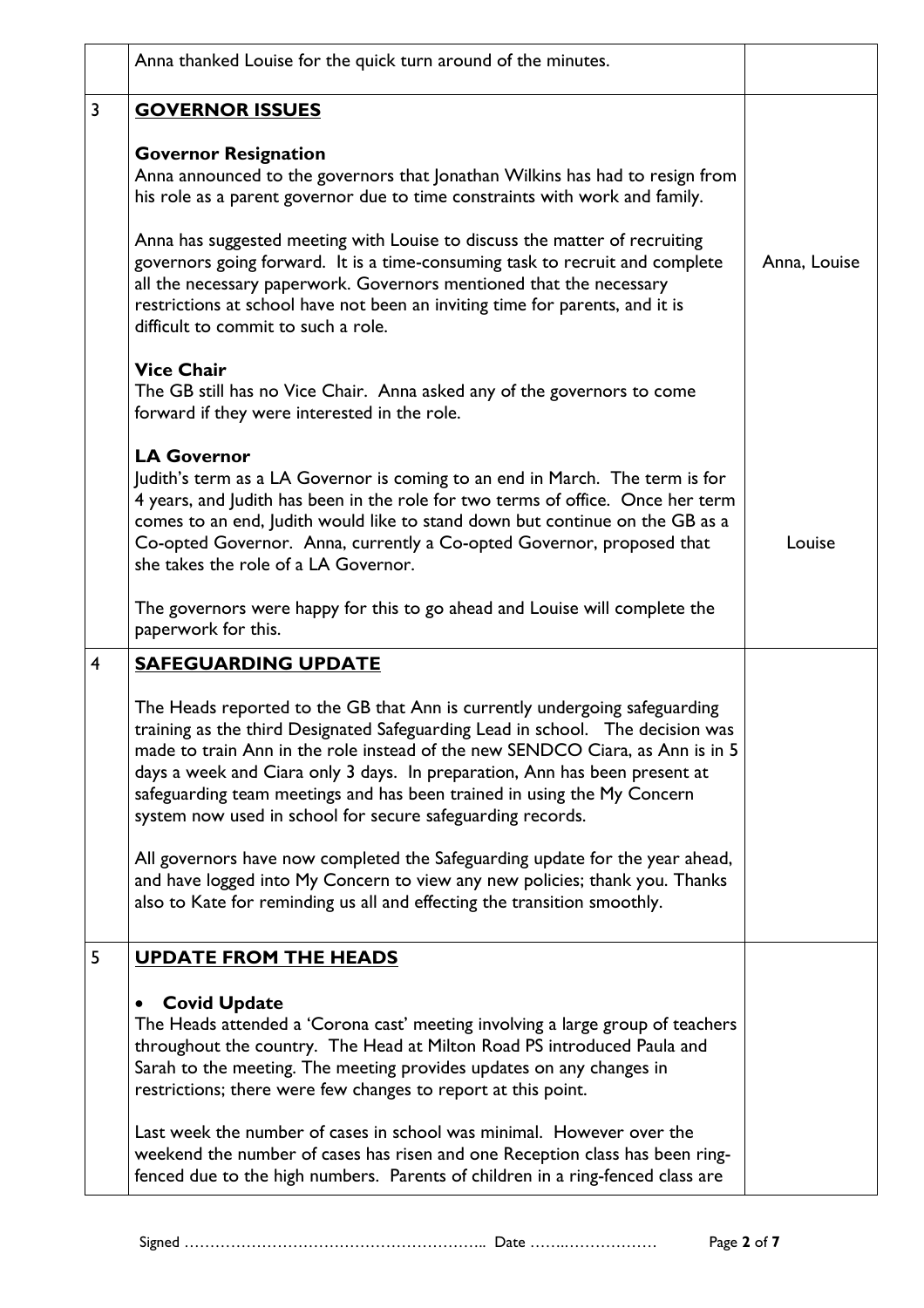asked to test children every day. This is optional, and some parents are not willing to oblige.

The term 'ring-fenced' replaces the former term 'bubbles'.

The Heads are working from guidance provided to them by County on what to do in varying case numbers in school. They are monitoring daily figures around the school.

Some parents are keeping children off school as they are concerned about Covid numbers.

Staff are wearing masks around the school, and testing twice weekly or daily if they are in a ring-fenced class. Everyone is doing their best to carry on as usual in these difficult circumstances. Only two staff have tested positive since coming back this term.

Children are remaining positive at the moment. The restrictions are becoming the 'new normal.'

- There are currently two maternity posts being advertised. The posts have been advertised for a couple of weeks and so far only one person has applied.
- This week conversations have taken place with Jake to step up to a temporary post of team Leader in EYFS. This is to assist Pippa and also to cover her during any absences which there may be later in the year. This will be a temporary TLR3 position.

# **Teacher Workload**

Sarah and Paula have been talking to other school Heads about workload, and how teachers are coping through the pandemic, specifically with planning lessons. Another Head has suggested to them buying in some schemes of work to help reduce workload and frustrations when covering staff sickness for example.

Schemes of work can be bought for maths, writing and science, allowing teachers the time to complete interventions. The Heads are looking into various schemes, and discussing the idea with Subject Leaders. It is likely that a Science scheme of work will be the first to be tried.

Some suggestions of websites and how to proceed were made by governors with a teaching background. Anna commented that over-reliance on preplanned lessons can result in dull and formulaic teaching, which can de-skill teaching staff. Everyone agreed that autonomy is important and the Heads commented that teachers would vary plans as they thought fit, to suit the needs of our pupils.

The Heads are mindful that even though they are trying to relieve the teachers of stress and workload, introducing a new scheme can be stressful in itself and some may not take to it well.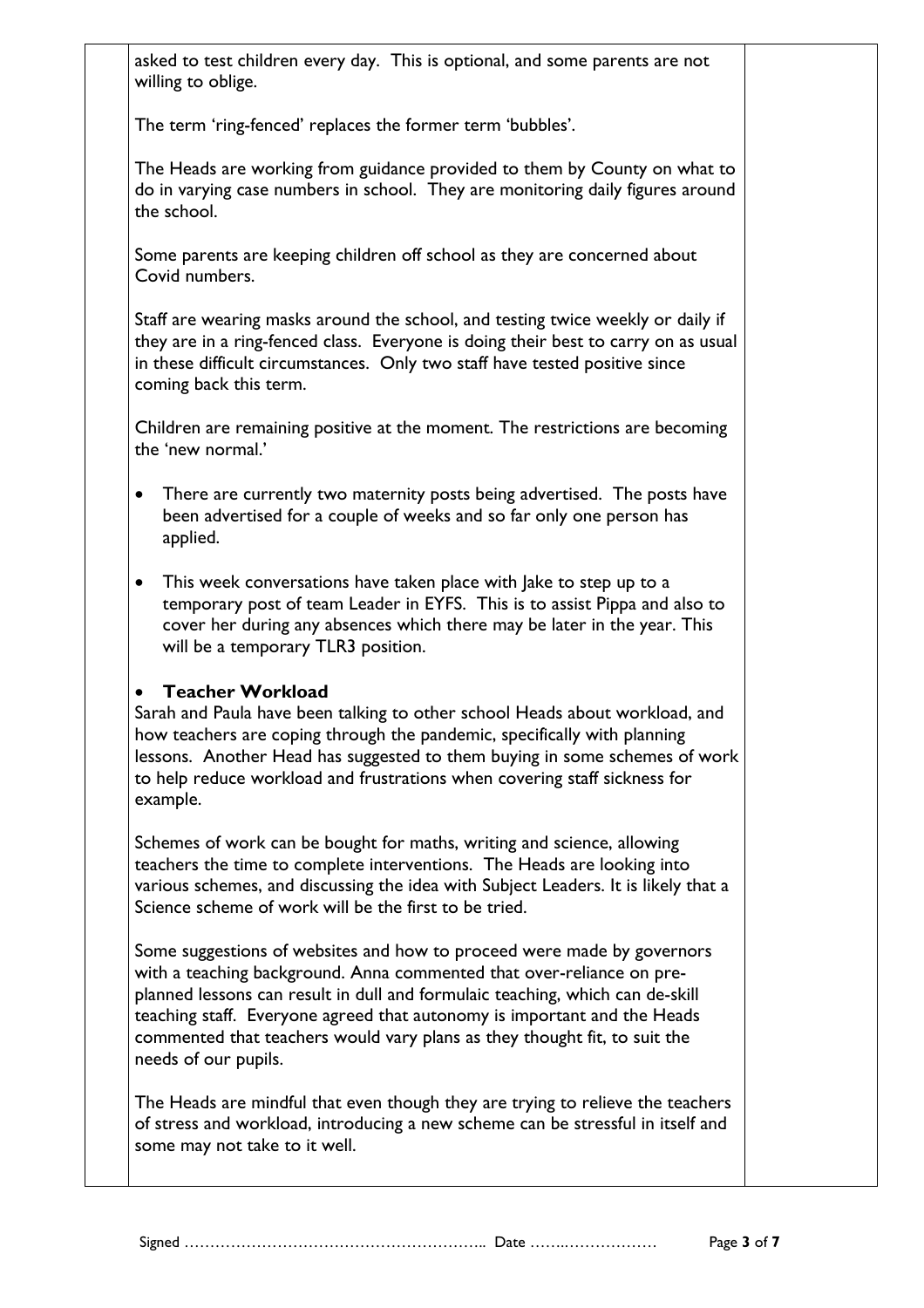|   | New Inclusion Leader, Ciara Murray has started at the school. She is in<br>$\bullet$<br>school three days a week and is settling in very well.                                                                                                                                                                                                                                                                                                                                             |  |
|---|--------------------------------------------------------------------------------------------------------------------------------------------------------------------------------------------------------------------------------------------------------------------------------------------------------------------------------------------------------------------------------------------------------------------------------------------------------------------------------------------|--|
|   | The annual attendance audit took place and County were happy with the<br>$\bullet$<br>numbers in school. Attendance figures were presented to the PWL<br>committee earlier in the week.                                                                                                                                                                                                                                                                                                    |  |
|   | Local Authority Social Care is under pressure at the moment and the<br>٠<br>school has been warned that there may be some delay in any<br>communications made or actions required. The school is not at fault for<br>any matters relating to this and wants to make the GB aware of the<br>situation.                                                                                                                                                                                      |  |
|   | <b>New Phonics Scheme</b><br>The school has now purchased a new phonics scheme, entitled Essential Letters<br>and Sounds. The scheme is Ofsted validated. It is very similar to the method<br>used in school currently. The first training took place with teachers today, and<br>TAs will be trained on a future training day. The only difference the children<br>will notice is the Powerpoint and phoneme cards used.                                                                  |  |
|   | Rachel Fazakerley, our specialist teacher for the deaf, is getting involved with<br>recording the visual phonics for the sounds.                                                                                                                                                                                                                                                                                                                                                           |  |
|   | The books which support the scheme are available in digital format as well as<br>paper copy, making them accessible to everyone. Many families have the<br>laptops and tablets so will be able to access the digital copies from home.                                                                                                                                                                                                                                                     |  |
|   | The school did receive laptops during the lockdown supplied by the<br>government. These are now being used to replace the outdated laptops and<br>computers in the school, and can be sent home should children require them.                                                                                                                                                                                                                                                              |  |
| 6 | REPORT ON EQUALITY AND DIVERSITY                                                                                                                                                                                                                                                                                                                                                                                                                                                           |  |
|   | Richard shared a presentation, following up on a visit to the school and a<br>meeting with Kate at the end of July. Notes on the presentation were sent to<br>the governors separately, highlighting some key points.                                                                                                                                                                                                                                                                      |  |
|   | Richard was able to make the following comments from his visit and also from<br>information on the school website, and the Equality Information and Objectives<br>document.                                                                                                                                                                                                                                                                                                                |  |
|   | The school has children speaking 36 different languages. This number is<br>fluid and changes often with different intakes of children.<br>A number of different faiths are represented in school.<br>66 Pupil Premium pupils<br>19 children with an EHCP<br>Richard commented that the teaching staff and governor team are not<br>$\bullet$<br>so diverse as the pupil body. The GB and Heads are committed to<br>diversity but the candidates coming forward for jobs and governor roles |  |
|   | are not yet as diverse as we would wish.                                                                                                                                                                                                                                                                                                                                                                                                                                                   |  |

Signed ………………………………………………….. Date …….……………… Page **4** of **7**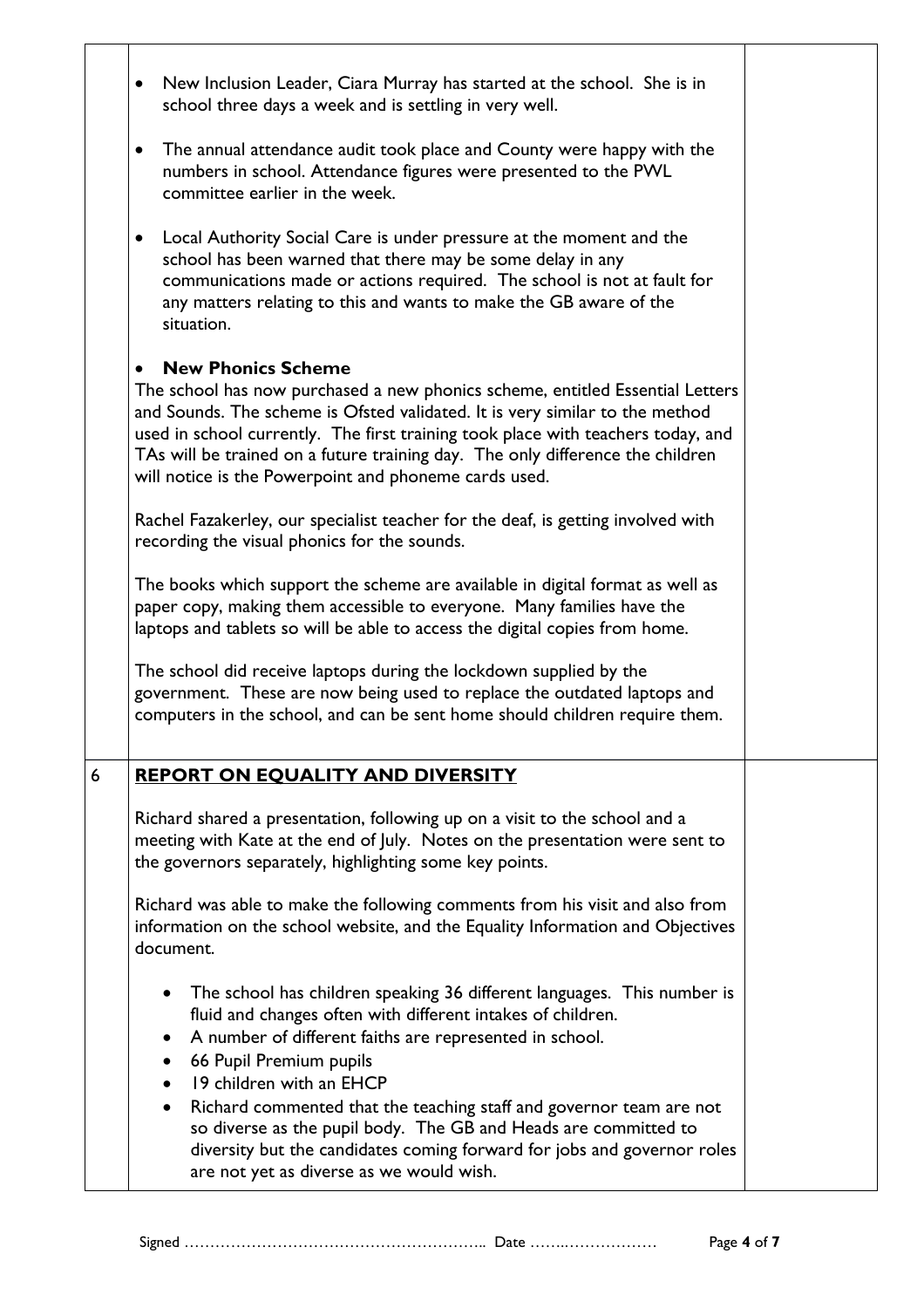|                | The Powerpoint showed the mosaics around the school which reflect<br>diversity throughout the school.<br>The school library had a focus point celebrating dyslexic achievement,<br>$\bullet$<br>with the celebrated figures including black, and female celebrities.<br>The subjects taught through the school are approached from a broad<br>$\bullet$<br>base. In history there is a focus on a female paleontologist, and different<br>religions and cultures are included in focus subjects throughout all<br>years. |                       |
|----------------|--------------------------------------------------------------------------------------------------------------------------------------------------------------------------------------------------------------------------------------------------------------------------------------------------------------------------------------------------------------------------------------------------------------------------------------------------------------------------------------------------------------------------|-----------------------|
|                | Richard mentioned that the language used in reports should be gender neutral.<br>This is something which can be reviewed over time.                                                                                                                                                                                                                                                                                                                                                                                      |                       |
|                | Anna thanked Richard for such a thorough report and mentioned that link<br>governors can also look at the diversity throughout all subjects.                                                                                                                                                                                                                                                                                                                                                                             |                       |
|                | Kate is looking at training in equality and diversity. Judith recommended<br>reflection on any unconscious bias. Overall it is felt that the school is very<br>much tuned in to equality and diversity and we are keen to make further<br>progress in this area.                                                                                                                                                                                                                                                         |                       |
|                | Jessica has previously had a role teaching unconscious bias in school and offered<br>to help with training.                                                                                                                                                                                                                                                                                                                                                                                                              |                       |
| $\overline{7}$ | <b>SALARIES COMMITTEE VERBAL REPORT</b>                                                                                                                                                                                                                                                                                                                                                                                                                                                                                  |                       |
|                | The committee met on the $H^{\text{th}}$ November by Zoom and agreed to move the<br>Heads up the next point on the salary scale.                                                                                                                                                                                                                                                                                                                                                                                         |                       |
|                | The services of Margaret Leverett will be used again for the Heads'<br>Performance Management (HTPM) review at the end of this academic year, to<br>complete the current cycle. Margaret will be retiring at the end of the year and<br>the HTPM Panel, with the agreement of the Heads, felt it would make good<br>sense to appoint a new adviser from September 2022.                                                                                                                                                  |                       |
| 8              | <b>GOVERNOR H&amp;S WALKABOUT</b>                                                                                                                                                                                                                                                                                                                                                                                                                                                                                        |                       |
|                | Anna and Judith have re-scheduled a walkabout at school to look at how the<br>building is being used and whether there are any other ways to be resourceful.<br>They will also be looking at some H&S documentation and procedures.                                                                                                                                                                                                                                                                                      | Anna, Judith          |
|                | The H&S committee is based in school and the governors receive the minutes<br>from their meetings. H&S is on the agenda for the Resources Committee<br>meeting next Monday.                                                                                                                                                                                                                                                                                                                                              |                       |
| 9              | <b>FINANCIAL CONTROLS</b>                                                                                                                                                                                                                                                                                                                                                                                                                                                                                                |                       |
|                | A meeting has be arranged by Anna and Judith with Kate. It will be the same<br>day as the H&S walkabout, currently planned for the afternoon of Tuesday<br>22nd February.                                                                                                                                                                                                                                                                                                                                                | Anna, Judith,<br>Kate |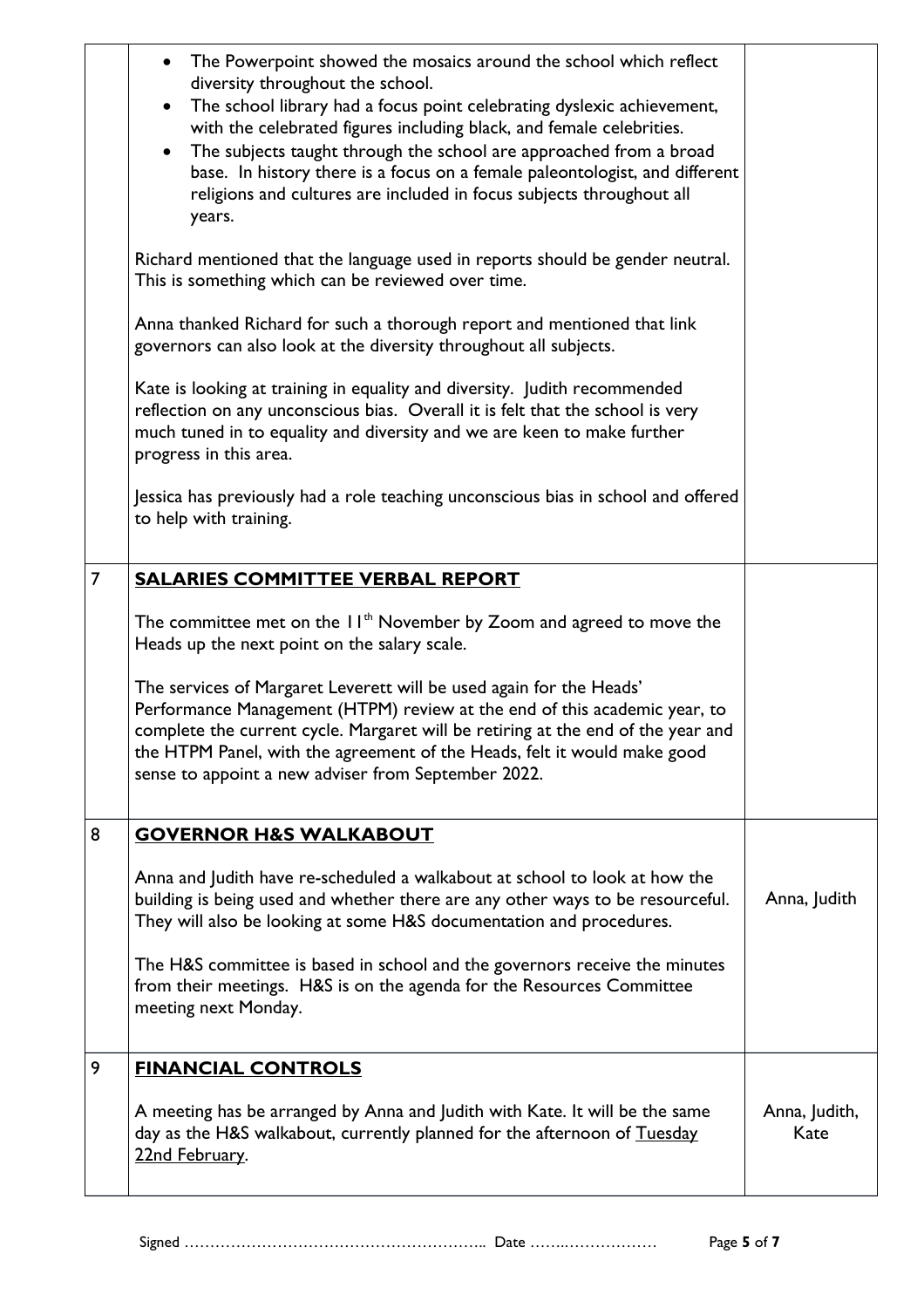| $\overline{0}$ | <b>TRAINING FOCUS: CURRICULUM TREE</b>                                                                                                                                                                                                                                                                                            |                          |
|----------------|-----------------------------------------------------------------------------------------------------------------------------------------------------------------------------------------------------------------------------------------------------------------------------------------------------------------------------------|--------------------------|
|                | Sarah shared on screen the school website which showed the tab to the<br>curriculum tree on the first page. There is also a display in school with the<br>same information. It includes:                                                                                                                                          |                          |
|                | Roots – how the curriculum has been developed over the last 5 years and how<br>progress is assessed.                                                                                                                                                                                                                              |                          |
|                | The rest of the tree includes other items are that are used to support the<br>curriculum at Mayfield making it individual. Links are provided on the website<br>to the projects.                                                                                                                                                  |                          |
|                | ADVOST project – research project which the school is involved in looking at<br>how we support children from diverse communities, have their voices heard<br>and consider their perspectives.                                                                                                                                     |                          |
|                | Spirals of Enquiry – has become the basis of the curriculum over the last few<br>years. It reflects openly on new learning ideas and allows the children to lead<br>their learning. It also allows the teachers to gain a greater understanding of the<br>children individually and as a group.                                   |                          |
|                | Professional Learning - 'one size doesn't fit all' the school took part in the<br>CollectivED reward last year and received a gold award for the diversity of<br>professional learning. We were the only school in the country to receive a<br>gold award. An aim on the SDP is to continue to maximise the use of staff<br>time. |                          |
|                | Enhancement Projects – Involvement in local projects, enabling the projects to<br>grow themselves and enhancing our children's learning. Mayfield has been<br>involved with Cambridge Curiosity and Imagination, Artscapers and the<br>Fitzwilliam Museum's Inspire Project.                                                      |                          |
|                | There is also a Powerpoint of the curriculum available on the school website.<br>The Heads took the governors through this Powerpoint and commented on its<br>content.                                                                                                                                                            |                          |
|                | Anna suggested the governors familiarise themselves with the curriculum tree<br>and powerpoint presentation and forward any questions to the Heads for<br>further discussion at the next meeting. A curriculum follow-up will be an item<br>on the agenda at the next meeting. This will be the training focus.                   | All Governors,<br>Louise |
| $\mathbf{I}$   | <b>ANY OTHER BUSINESS</b>                                                                                                                                                                                                                                                                                                         |                          |
|                | There was no other business to discuss at the meeting.                                                                                                                                                                                                                                                                            | Anna, Louise             |
|                | Anna will put together some news from the governing body for Louise to<br>distribute.                                                                                                                                                                                                                                             |                          |

The meeting closed at 8.05pm

The next meeting of the full GB will be on the **Wednesday 2nd March at 6pm.**